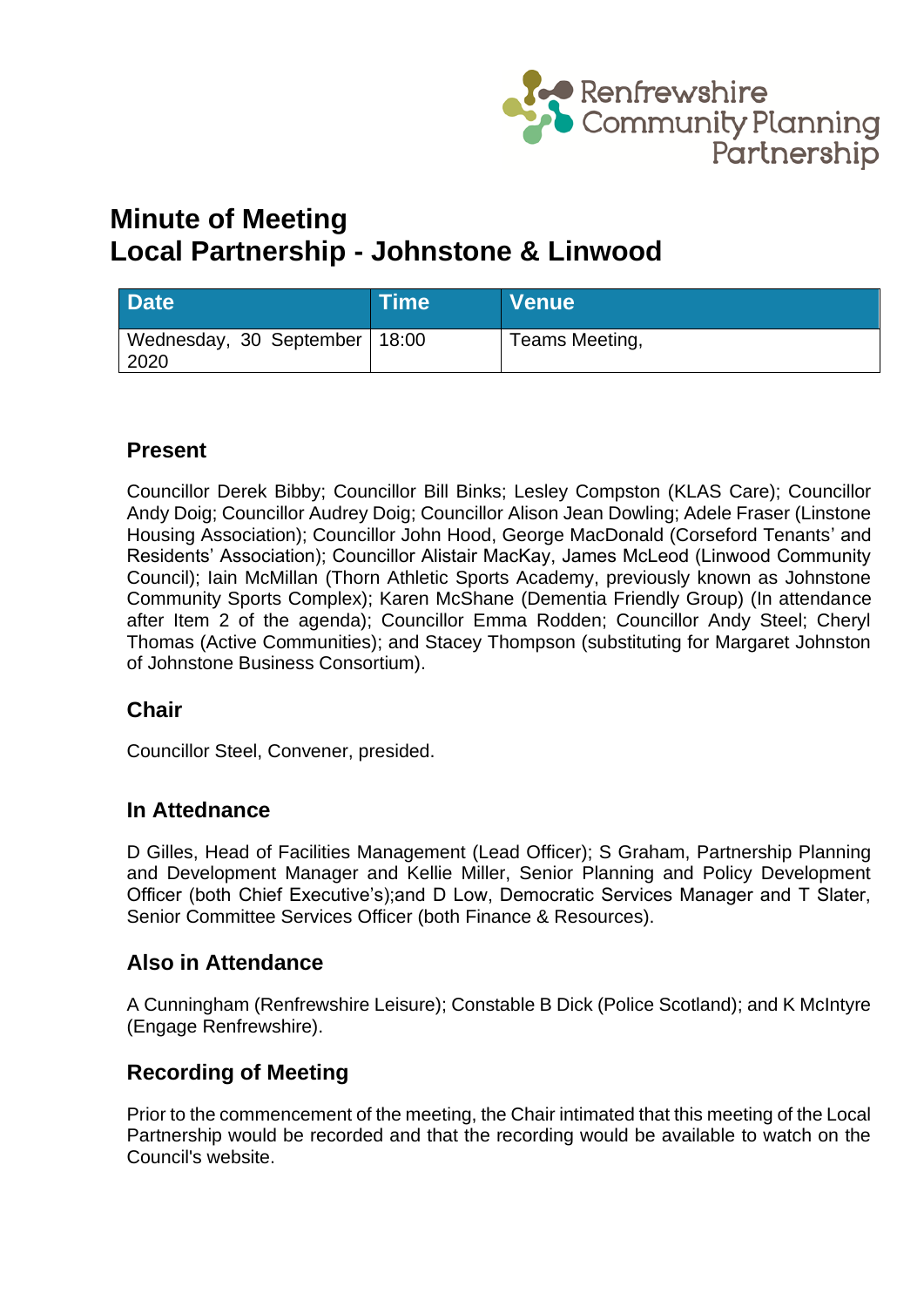# **Apologies**

Councillor Jacqueline Cameron; Councillor James Sheridan; Margaret Johnston (Johnstone Business Consortium); Margaret Lavery (Quarrelton Area Tenants' and Residents' Association); and Thomas Wallace (Johnstone Community Council).

# **Declarations of Interest**

Cheryl Thomas (Active Communities) declared an interest in Item 3 – Applications for Local Partnership Funding in Johnstone and Linwood – 2020/21 (FR1085) – as she was a member of the organisation and indicated that she would remain in the meeting but not take part in discussion of voting thereon.

Adele Fraser (Linstone Housing Association) declared an interest in Item 3 – Applications for Local Partnership Funding in Johnstone and Linwood – 2020/21 (FR1142) – as she was a member of the organisation and indicated that she would remain in the meeting but not take part in discussion of voting thereon.

Lesley Compston (KLAS Care) declared an interest in Item 3 – Applications for Local Partnership Funding in Johnstone and Linwood – 2020/21 (FR1092) – as her organisation supported this group and indicated that she would remain in the meeting but not take part in discussion of voting thereon.

Jim McLeod (Linwood Community Council) declared an interest in Item 3 – Applications for Local Partnership Funding in Johnstone and Linwood – 2020/21 (FR1213) and (FR1214) – as he was a member of the organisation and indicated that he would remain in the meeting but not take part in discussion of voting thereon.

George MacDonald (Corseford Tenants' and Residents' Association) declared an interest in Item 3 – Applications for Local Partnership Funding in Johnstone and Linwood – 2020/21 (FR1124) – as he was a member of the organisation and indicated that he would remain in the meeting but not take part in discussion of voting thereon.

## **1 Minute of Previous Meeting**

There was submitted the Minute of the meeting of the Local Partnership held on 21 November 2019.

**DECIDED**: That the Minute be approved.

## **2 Membership of Johnstone and Linwood Local Partnership**

There was submitted a report by the Chief Executive relative to the vacancy for a community representative member of the Local Partnership.

The report advised that an expression of interest had been received from Karen McShane of Johnstone Dementia Friendly Group and requested that members consider the appointment of Karen McShane to the Local Partnership.

**DECIDED:** That Karen McShane of Johnstone Dementia Friendly Group be appointed to the vacant position as a community representative member of Johnstone and Linwood Local Partnership.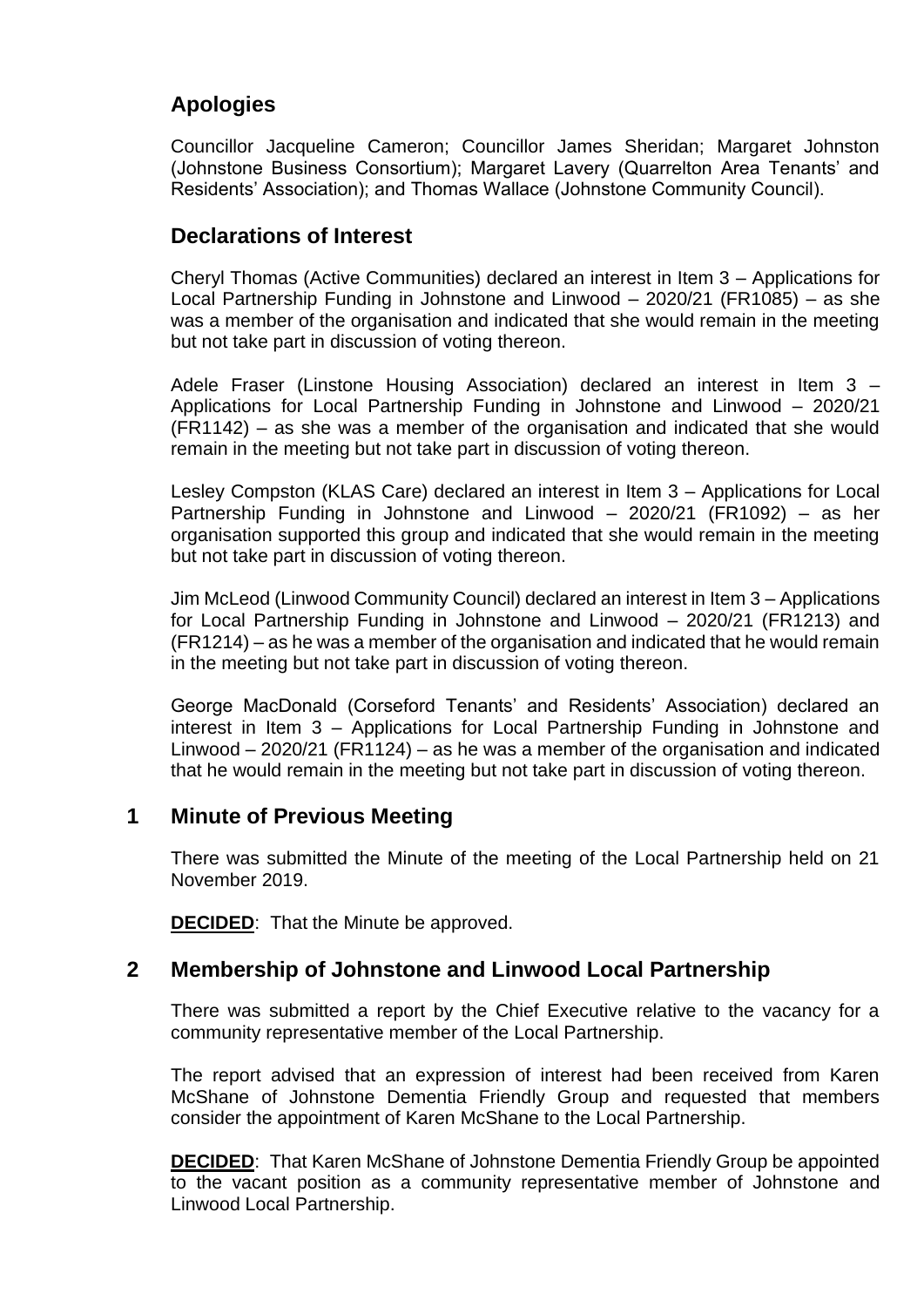# **Sederunt**

Karen McShane (Johnstone Dementia Friendly Group) and Stacy Thomson (Johnstone Business Consortium) joined the meeting during consideration of the next item of business.

### **Declaration of Interest**

Karen McShane (Johnstone Dementia Friendly Group) declared an interest in Item 3 – Applications for Local Partnership Funding in Johnstone and Linwood – 2020/21 (FR1216) – as she was a member of the organisation and indicated that she would remain in the meeting but not take part in discussion of voting thereon.

## **3 Applications for Local Partnership Funding in Johnstone and Linwood - 2020/21**

There was submitted a report by the Chief Executive relative to applications for Local Partnership funding in Johnstone and Linwood for 2020/21.

The report intimated that applications for funding from the Local Partnership had been invited to reflect the Local Partnership's priorities of Taking Pride in the Look and Feel of our Towns; What's on in Johnstone and Linwood; Roads and Transport; Community Safety; and Focus on Young People. The available allocation for Johnstone and Linwood was £47,044. The sum of £50 per community representative required to be ringfenced for potential claims for administrative expenses, which left a balance of £46,344 for allocation.

The report advised that the Youth Challenge Fund component of Johnstone and Linwood's funding, now known as Celebrating Renfrewshire, was £21,697. This would be allocated by young people through a participatory budgeting process, which was currently underway.

The Chair proposed a method for considering the applications, which had been circulated to members prior to the meeting. Following discussion, it was agreed that the Chair's proposal be amended to award application FR1043 (Eat Up) the full amount requested and application FR1177 (Lamont Farm Project) 50% of the amount requested.

Following consideration, the Local Partnership agreed that the undernoted applications be determined as follows:-

#### **APPLICATIONS WITH DIRECT REFERENCE TO JOHNSTONE AND LINWOOD LOCAL PRIORITIES**

FR1057 – Greenside Carers - awarded £300 FR1111 – The Boys Brigade, Paisley & District Battalion – awarded £337.74

### **DECLARATION OF INTEREST**

L Compston having declared an interest in application FR1092, remained in the meeting and took no part in the discussion or voting thereon.

FR1092 – Toddle Tots CIC – awarded £776.81 FR1191 – Paisley YMCA – awarded £807.88 FR1212 – Shop Mobility Paisley & District – awarded £916.63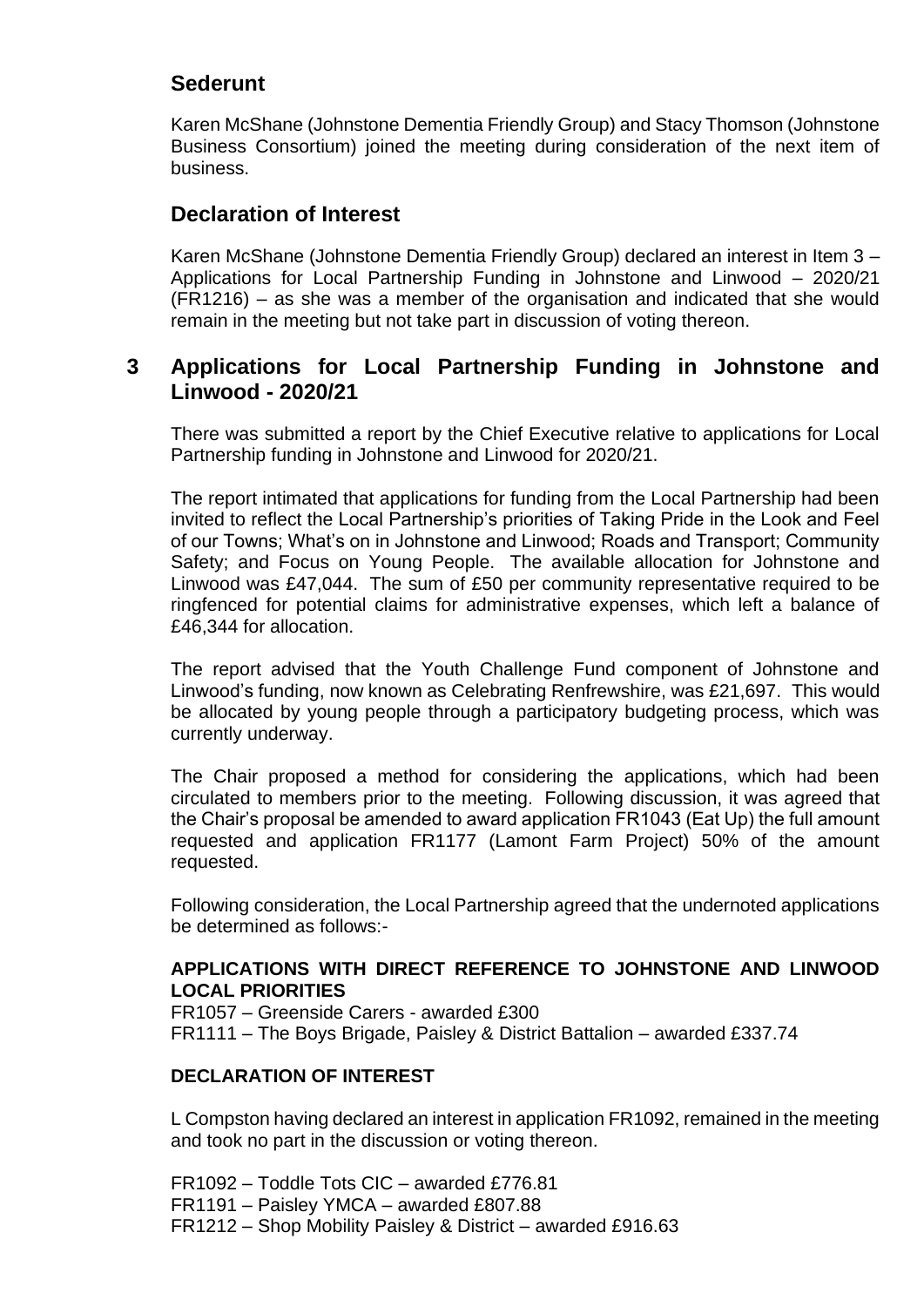### **DECLARATION OF INTEREST**

K McShane having declared an interest in application FR1216, remained in the meeting and took no part in the discussion or voting thereon.

FR1216 – Johnstone Dementia Friendly Community Group – awarded £1,916.35 FR1172 – Renfrewshire Access Panel – awarded £1,512.62 FR1167 – Johnston Band – awarded £1,725.86 FR1069 – Linwood Elderly Forum – awarded £1,891.36

### **DECLARATION OF INTEREST**

G MacDonald having declared an interest in application FR1124, remained in the meeting and took no part in the discussion or voting thereon.

FR1124 – Fordbank Scout Group – awarded £2,481.89 FR1181 – The Breastfeeding Network – awarded £2,498.94 FR1143 – Thorn Primary School – awarded £3,377.42 FR1161 – Auchenlodment PS & ELC – awarded £4,728.39

### **DECLARATION OF INTEREST**

J McLeod having declared an interest in applications FR1214 and FR1213, remained in the meeting and took no part in the discussion or voting thereon.

FR1214 – Linwood Community Council – awarded £5,403.87 FR1213 – Linwood Community Council – awarded £5,471.42

### **DECLARATION OF INTEREST**

C Thomas having declared an interest in application FR1085, remained in the meeting and took no part in the discussion or voting thereon.

FR1085 – Active Communities – awarded £6,018.57 FR1112 – Johnstone Business Consortium – awarded £3,796.22

#### **APPLICATIONS WITH PARTIAL OR NO REFERENCE TO JOHNSTONE AND LINWOOD LOCAL PRIORITIES**

FR1126 – Home-Start Renfrewshire & Inverclyde - declined

FR1089 – Paisley Sea Cadets - declined

FR1095 – Renfrewshire Walking Network - declined

FR1209 – Phoenix Flyers Dog Agility Club - declined

- FR1043 Eat Up awarded £579.36
- FR1073 Rainbow Turtle declined
- FR1128 Renfrewshire Christmas Toy Bank declined
- FR1074 Ferguslie Cricket Club declined
- FR1068 Meikleriggs Cricket Foundation declined
- FR1150 The Wynd Centre declined

FR1177 – Lamont Farm Project – awarded £2,000